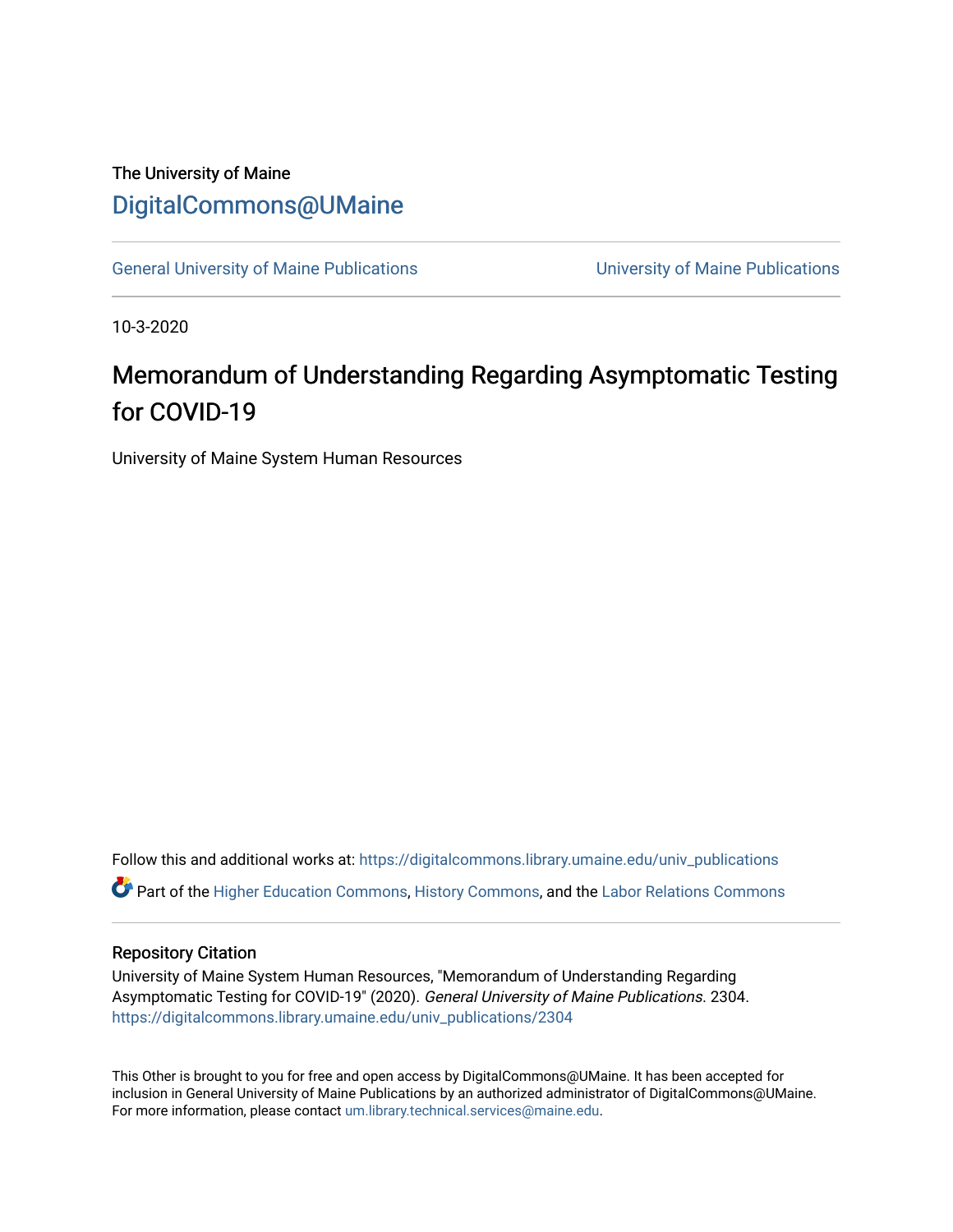## Memorandum of Understanding

This Memorandum of Understanding ("Agreement") is made and entered into by and between the University of Maine System and all of its campuses, locations, sites, centers, and affiliated entities (collectively the "University") and Associated Faculties of the University of Maine System ("Association"), collectively ("the Parties").

The Parties agree to the following regarding asymptomatic testing of *unit* members for COVID-19:

- 1. Unit members who interact substantially in person with students or other University community members in their teaching, research, or service will have random sample or administrative testing, not to exceed once every two weeks. In this context, substantial interaction with others includes anyone who teaches an in-person class or reports to campus for duty in any facility or location where other people are also working. Recognizing the University list of faculty interacting with others on-campus may not be up to date, a faculty member or the Association may reach out to the University if they believe that a member who is selected should not be subject to testing under the terms of this paragraph.
	- a. Unit members shall be provided as many options for testing as possible. In all cases they may request a saliva test. The request for such a test shall not be denied if such tests are available within three business days. Availability is not affected by any University or UMS stockpiling such tests for future or planned tests.
	- b. The test shall not result in an expense to the unit member.
	- c. Unit members may arrange testing at other than the University and have the results reported. Jn this case, the test will be taken within three business days of the day scheduled by the University.
	- d. Recognizing the various demands on faculty, including teaching and other obligations, the University will provide maximum flexibility to allow faculty to reschedule testing to a time that does not interfere with their other work.
- e. Unit members will be exempted from testing for valid medical reasons, or will be provided an alternative testing modality.
- f. The unit member shall suffer neither loss of pay nor be required to use personal leave, if not allowed to work pending test results. Remote work is always preferred in this scenario.